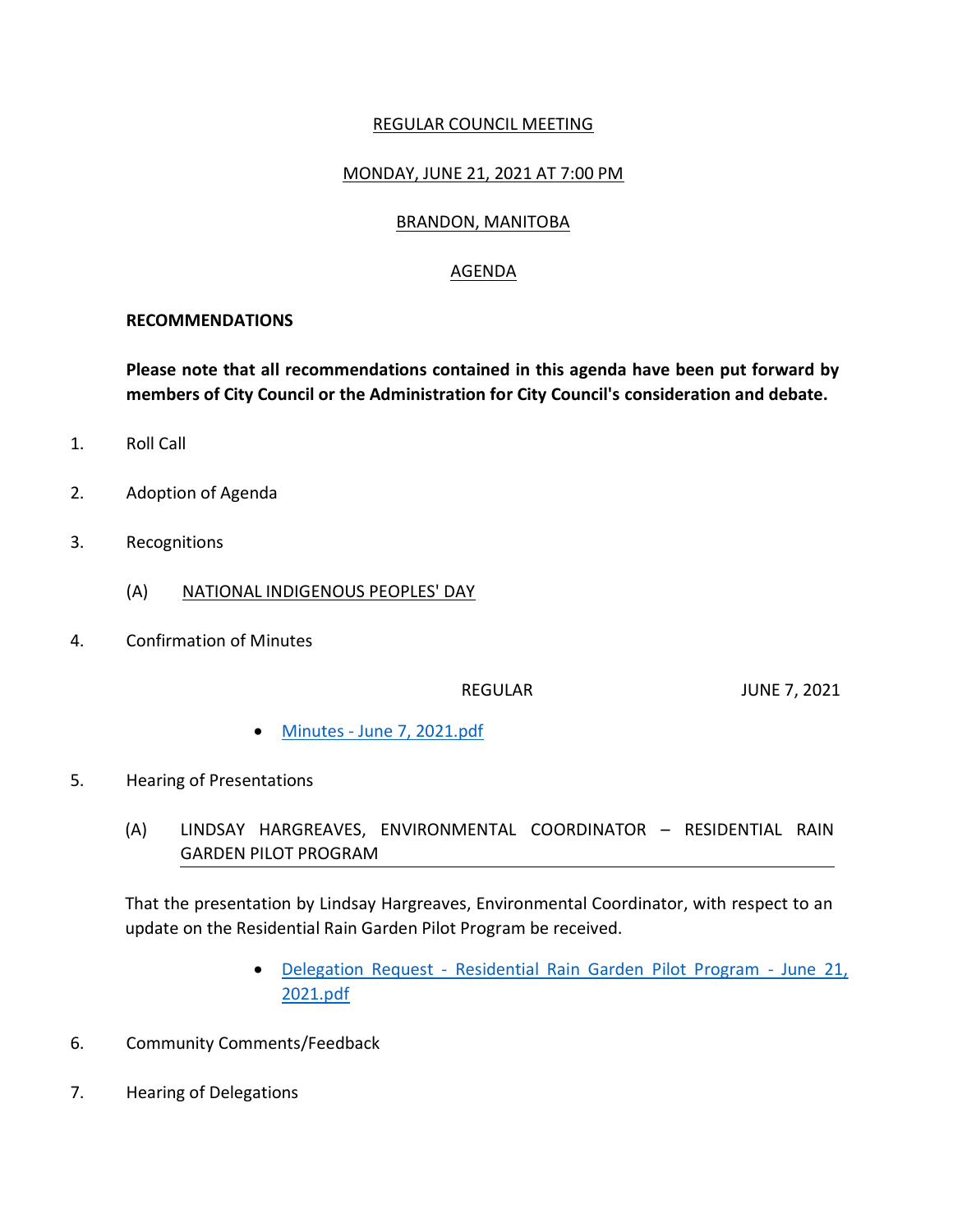- 8. Public Hearings
- 9. Communications & Petitions
- 10. Committee Reports
	- (A) COMMITTEE OF THE WHOLE VERBAL JUNE 21, 2021

(B) BRANDON POLICE BOARD VERBAL JUNE 21, 2021

- 11. Enquiries
- 12. Announcements
- 13. General Business

## (A) REQUEST FOR FUNDING ASSISTANCE FROM MANITOBA WATER SERVICES BOARD - WATER RECLAMATION FACILITY MAINTENANCE BUILDING

That the City of Brandon apply to the Manitoba Water Services Board (MWSB) for technical and financial assistance with respect to the Water Reclamation Facility Maintenance Building.

> [Request for Funding from Manitoba Water Services Board -](https://paperlesscouncil.brandon.ca/attachments/A_2021/GEN_ZAPDLWPRLFMQQDPOJUOBOSNAOXIDOWVOKBUUQTGDGTRKDUVSSJH_Request%20for%20Funding%20from%20Manitoba%20Water%20Services%20Board%20-%20Water%20Reclamation%20Facility%20Maintenance%20Building.pdf) Water [Reclamation Facility Maintenance Building.pdf](https://paperlesscouncil.brandon.ca/attachments/A_2021/GEN_ZAPDLWPRLFMQQDPOJUOBOSNAOXIDOWVOKBUUQTGDGTRKDUVSSJH_Request%20for%20Funding%20from%20Manitoba%20Water%20Services%20Board%20-%20Water%20Reclamation%20Facility%20Maintenance%20Building.pdf)

#### (B) AFFORDABLE HOUSING INCENTIVE – 415 – 25TH STREET

That an affordable housing incentive be approved for 3784500 Manitoba Ltd. to facilitate the development of 48 affordable housing units at 415 - 25th Street whereby the incentive shall be comprised of:

- 1. a capital grant in the amount of \$1,560,000 with said funds to be transferred from the Manitoba Housing and Renewal Corporation (MHRC) grant held by the City of Brandon as per the March 24, 2021 funding agreement;
- 2. a 20-year tax offsetting grant equal to 50% of the municipal taxes payable, whereby year one of the tax offsetting grant will be the year in which the new structure at 415 – 25th Street is added to the City of Brandon tax roll; and
- 3. the sale of 415 25th Street for \$1.00.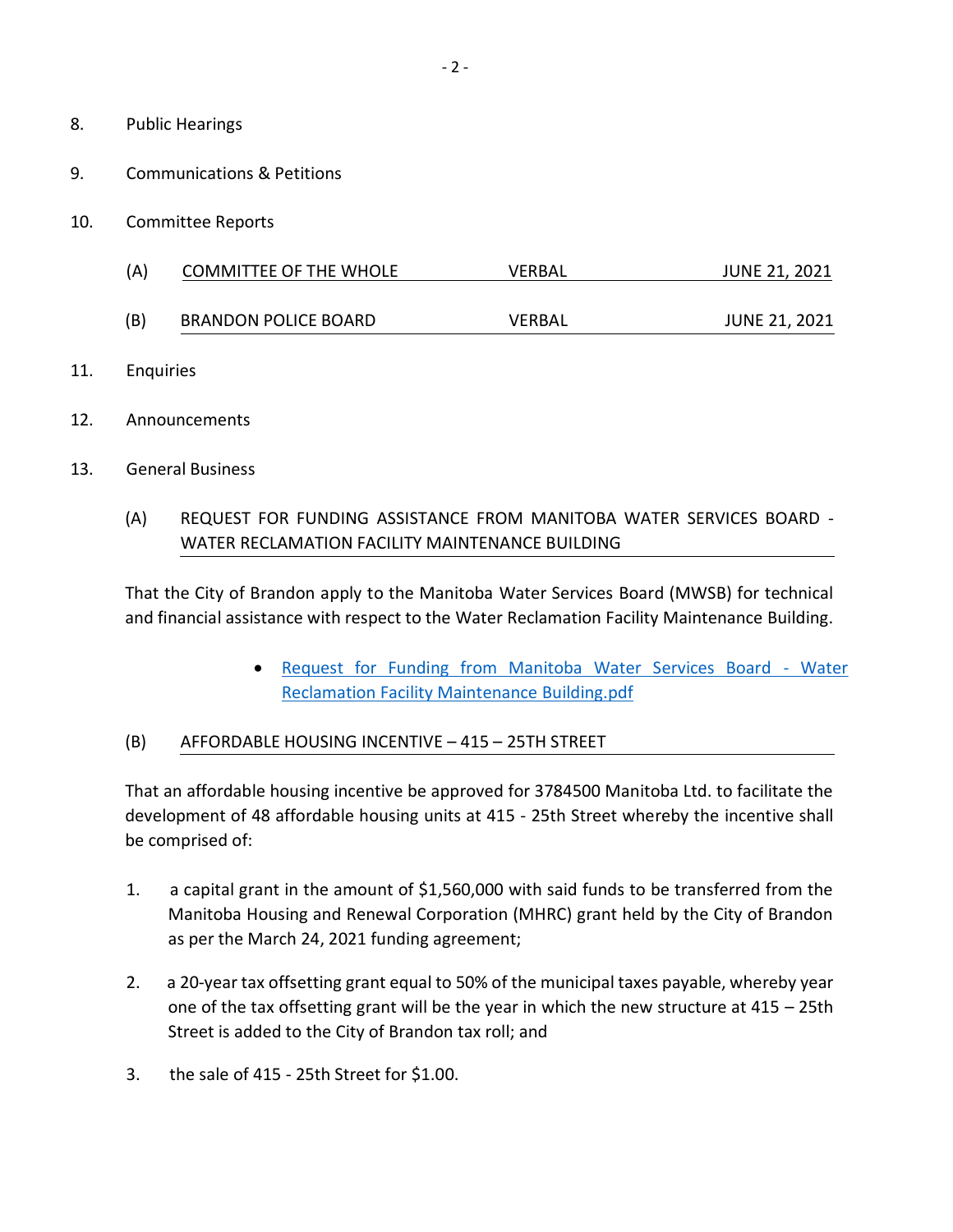And further, that Administration be authorized to execute the associated agreements required to protect the City's interests in accordance with any procedures, policies, by-laws and Acts.

• [Affordable Housing Incentive -](https://paperlesscouncil.brandon.ca/attachments/A_2021/GEN_UIWLXNHQLPUOTIHLVUSCKZGRZLSDXDGJFCGKCNOMBEVUMJROFLG_Affordable%20Housing%20Incentive%20-%20415%20-%2025th%20Street.pdf) 415 - 25th Street.pdf

# (C) PACIFIC AVENUE CONCEPTUAL DESIGN AND STREETSCAPE STRATEGY

That the Pacific Avenue Conceptual Design and Streetscape Strategy Report be received.

• [Pacific Avenue Conceptual Design and Streetscape Strategy.pdf](https://paperlesscouncil.brandon.ca/attachments/A_2021/GEN_KBYFQSFKXLOYJSHRJUECDVDTQOOJHYANJNNPMPPRGZQEMCVQTED_Pacific%20Avenue%20Conceptual%20Design%20and%20Streetscape%20Strategy.pdf)

# (D) APPLICATION TO SUBDIVIDE 1230 – 18TH STREET NORTH

That the application to subdivide 1230 - 18th Street North (Lot 29, Plan 20556 BLTO) to create three (3) bare land condominium units and widen a street right-of-way in the Residential Single Detached (RSD) and Open Space (OS) zones be approved, subject to the owner or successor successfully rezoning the subject property from Residential Large Lot (RLL) to Residential Single Detached (RSD) and Open Space (OS) zones.

[Application to Subdivide -](https://paperlesscouncil.brandon.ca/attachments/A_2021/GEN_GTQUQCRXEQEHEFAFZUAQDGYFGGAAYEGPKMLCMHUNFOCCIQWMSNQ_Application%20to%20Subdivide%20-%201230%20-%2018th%20Street%20North.pdf) 1230 - 18th Street North.pdf

# (E) UTILITY RATE RIDER – WATER TREATMENT PLANT UPGRADE DEBENTURE SERVICING COSTS

That Administration execute the Public Utilities Board (PUB) Order-in-Principle #BO100-19 regarding the City of Brandon's proposal to recover the debenture servicing costs for the water treatment plant upgrade in the Brandon Water and Wastewater Utility through a utility rate rider.

> Utility Rate Rider for Water [Treatment Plant Upgrade Debenture Servicing](https://paperlesscouncil.brandon.ca/attachments/A_2021/GEN_LWPQCXPWCTILZFEKEBMNUGENIILBUJFSUDATZVIWXBSFUGDTDYL_Utility%20Rate%20Rider%20for%20Water%20Treatment%20Plant%20Upgrade%20Debenture%20Servicing%20Costs.pdf)  [Costs.pdf](https://paperlesscouncil.brandon.ca/attachments/A_2021/GEN_LWPQCXPWCTILZFEKEBMNUGENIILBUJFSUDATZVIWXBSFUGDTDYL_Utility%20Rate%20Rider%20for%20Water%20Treatment%20Plant%20Upgrade%20Debenture%20Servicing%20Costs.pdf)

# 14. By-Laws

NO. 7270 TO REZONE PROPERTY LOCATED AT 1230 - 18TH STREET NORTH FROM RESIDENTIAL LARGE LOT ZONE TO RESIDENTIAL SINGLE DETACHED AND OPEN SPACE ZONES 3RD READING

That By-law No. 7270 to rezone property located at 1230 - 18th Street North (Parcel One: Lot 29, Plan 20556 BLTO in NE 1/4 27-10-19 WPM) from Residential Large Lot (RLL) zone to Residential Single Detached (RSD) and Open Space (OS) zones, be read a third and final time.